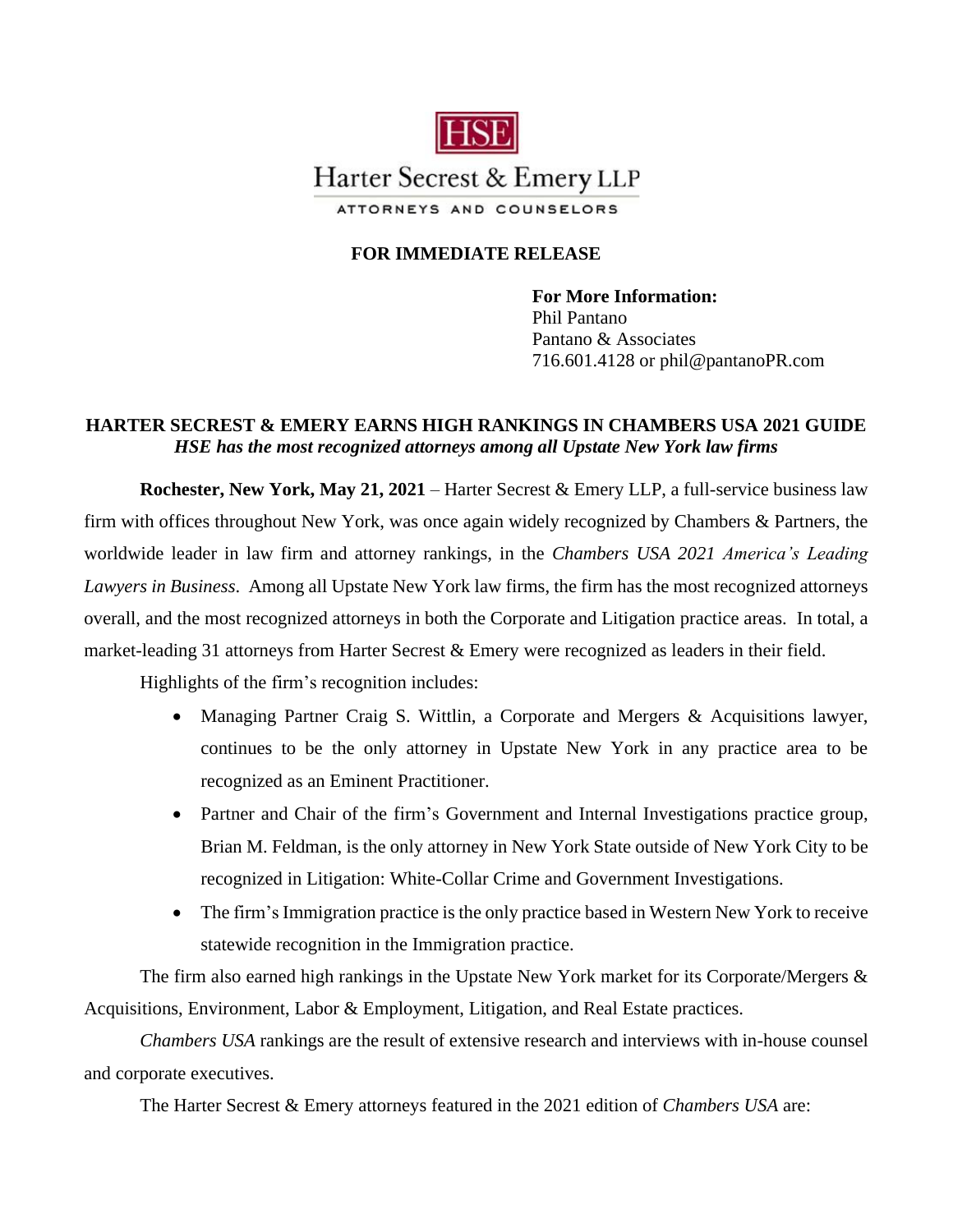| <b>USA Guide: New York</b>                 |                                  |
|--------------------------------------------|----------------------------------|
|                                            | Litigation: White-Collar Crime & |
| Immigration                                | <b>Government Investigations</b> |
|                                            |                                  |
| Margaret A. Catillaz (Senior Statespeople) | Brian M. Feldman                 |
| Frank A. Novak                             |                                  |
| <b>USA Guide: Upstate New York</b>         |                                  |
| Corporate/M&A                              | <b>Litigation</b>                |
| Thomas R. Anderson                         | Peter H. Abdella                 |
| Phillip A. Delmont                         | Jerauld E. Brydges               |
| Matthew A. Eldred                          | Megan K. Dorritie                |
| Mario C. Fallone                           | F. Paul Greene                   |
| William A. Hoy IV                          | John G. Horn                     |
| Alexander R. McClean                       | Sheldon K. Smith                 |
| Christine M. O'Connor                      | Erika N.D. Stanat                |
| Edward J. Snyder                           | Jeffrey A. Wadsworth             |
| Craig S. Wittlin (Eminent Practitioner)    |                                  |
|                                            | <b>Real Estate</b>               |
| <b>Environment</b>                         | John A. Anderson                 |
| Leslie M. Connolly                         | Sarah A. Pellerin                |
| Gregory Scholand                           | Kelly A. Pronti                  |
| Paul D. Sylvestri                          | Patrick J. Quigley               |
|                                            |                                  |
| <b>Labor &amp; Employment</b>              |                                  |
| Jeffrey J. Calabrese                       |                                  |
| David M. Kresock                           |                                  |
| Benjamin E. Mudrick                        |                                  |
| Robert C. Weissflach                       |                                  |

## **About Harter Secrest & Emery LLP**

Harter Secrest  $\&$  Emery LLP is a full-service business law firm providing legal services to clients ranging from individuals and family-owned businesses to Fortune 100 companies and major regional institutions. With offices in Buffalo, Rochester, Albany, Corning, and New York City, New York, the firm is a recognized leader in litigation, corporate, employee benefits, environmental and land use, health care, higher education, immigration, intellectual property, labor and employment, real estate, and trusts and estates law. Harter Secrest & Emery has 36 *U.S. News - Best Lawyers®* 2021 "Best Law Firms" top tier metropolitan practice group rankings—more Western New York rankings than any other law firm. The firm has been honored by *Chambers USA* for Corporate/M&A, Environment, Labor & Employment, Litigation,